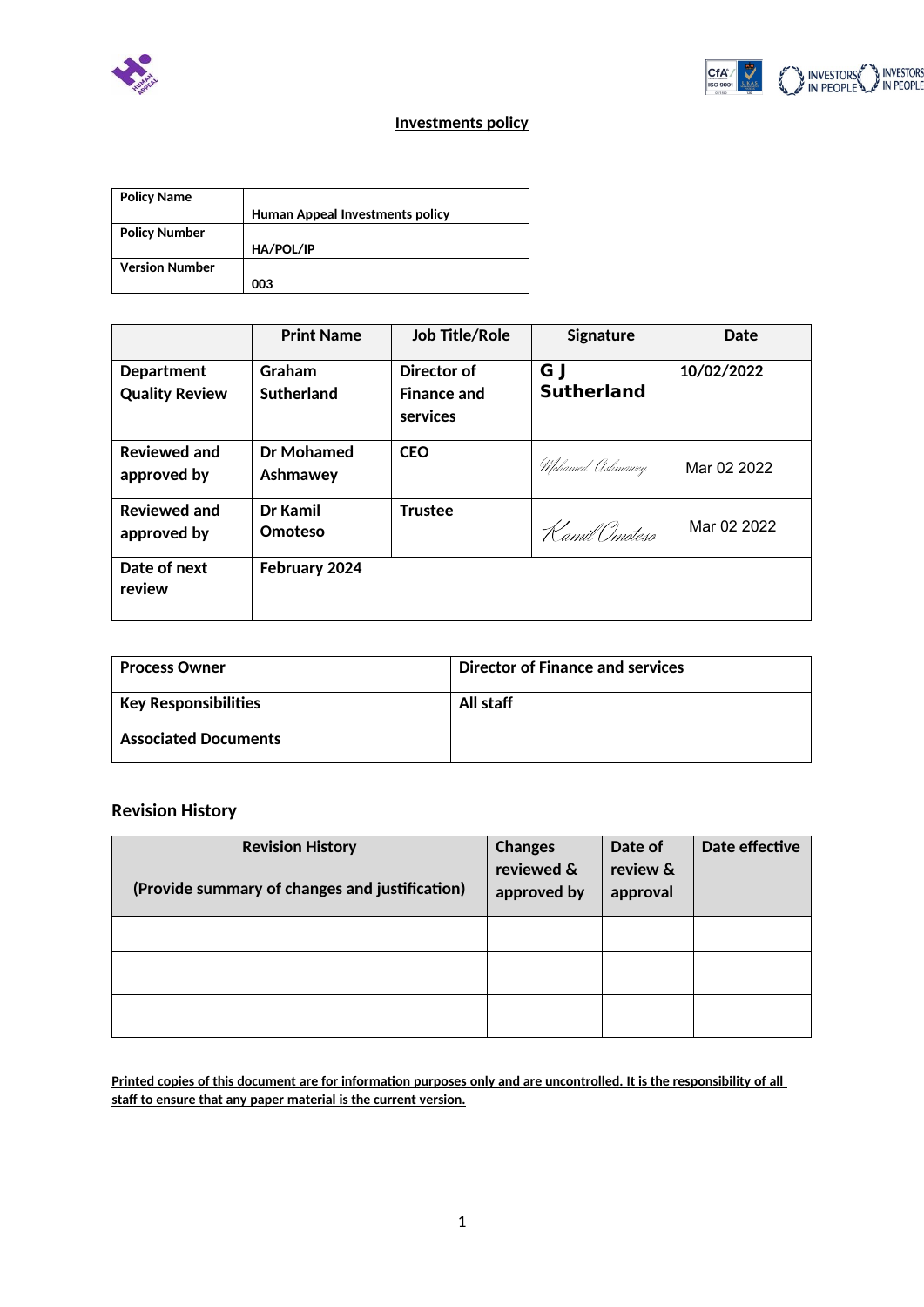



#### **Introduction**

Human Appeal is an INGO charity, whose purpose is to provide humanitarian support to achieve a just, caring and sustainable world free of poverty. Human Appeal does this by raising money to fund immediate long-term sustainable interventions, and to empower local communities.

Human Appeal has annual income from fund raising, institutional funding and charitable trading. The charity's reserve policy is to hold six months of planned expenditure as reserves to ensure continued financial security and to provide for contingencies.

Human Appeal shall review its reserves taking into consideration long-term reserves, short-term reserves, to meet unanticipated cash flow needs. The long-term reserves should be invested emphasising certainty of value.

The Board of Human Appeal will undertake investment decisions, with appropriate advice from an authorised professional investment manager, regulated by the FSA.

#### **Investment Objectives**

Human Appeal seeks to produce the best financial return within an acceptable level of risk.

The investment objective for the long-term reserves is to generate a return in excess of inflation over the long term whilst generating an income to support the on-going activities of Human Appeal.

The investment objective for the short-term reserves is to preserve the capital value with a minimum level of risk. Assets should be readily available to meet unanticipated cash flow requirements.

The Charity may invest in a permanent endowment; the assets should be maintained to at least maintain the real capital of the endowment, whilst generating a sustainable level of investment income to support the current charitable activities. The overall investment objective for an endowment can be quantified as inflation plus 3% per annum.

#### **Risk**

#### **Attitude to risk**

Human Appeal is reliant on fund raising and donations for its activities. Investment assets are held as reserves.

The key risk to the long-term reserves is inflation, and the assets should be invested to mitigate this risk over the long term. The trustees understand that this is likely to mean that investment will be concentrated in real assets and the capital value will fluctuate.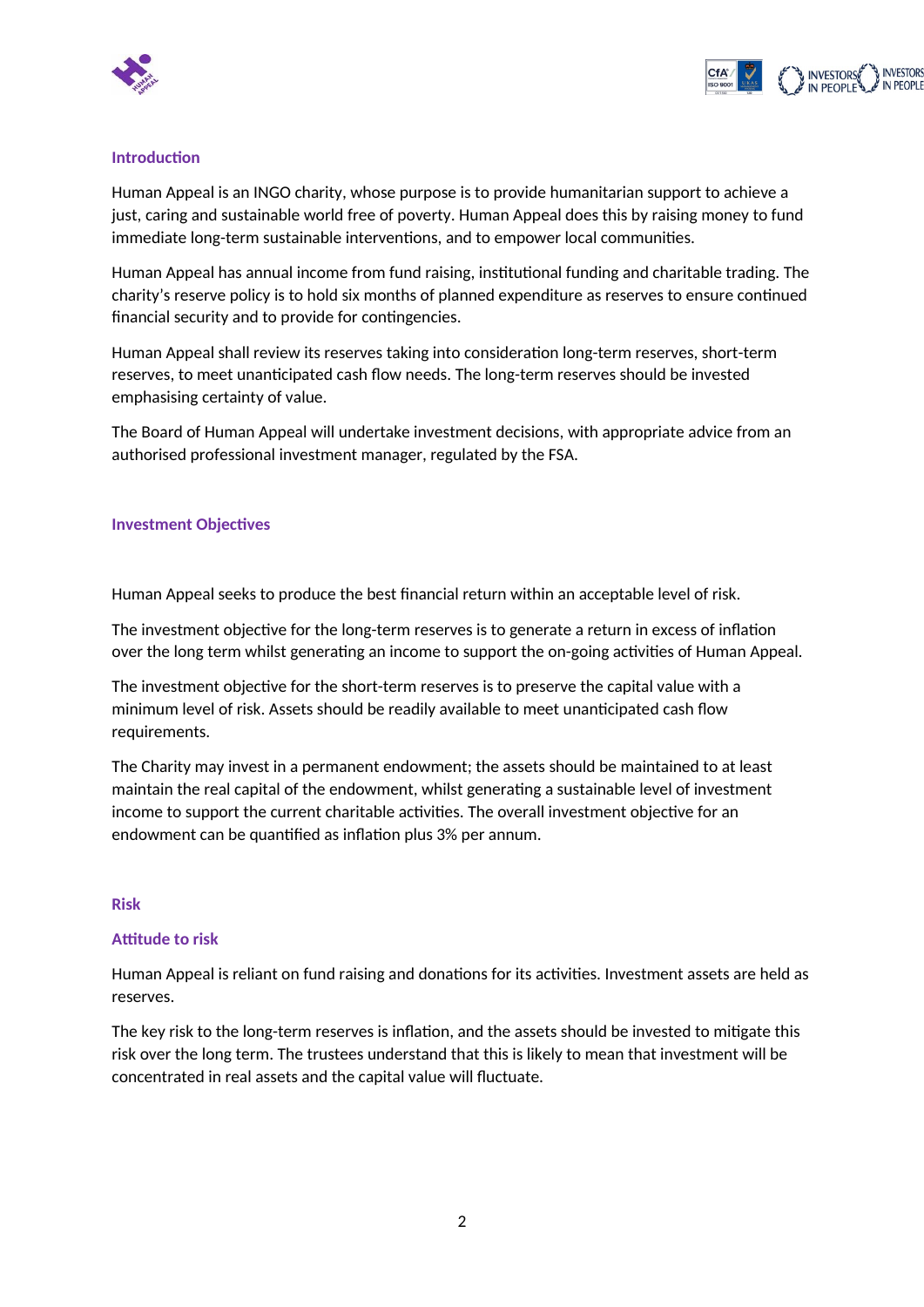



The short-term reserves are held to provide financial security, and may be required at short notice. As such, capital volatility cannot be tolerated and investment of these assets should be focused on minimising this.

The trustees are able to tolerate the volatility on the capital value of an endowment, as long at the endowment is able to meet current expenditure from the investment income.

#### **Assets**

The Charity's assets can be invested widely and should be diversified by asset class, by manager and by security. Asset classes could include, cash, bonds, equities, property, hedge funds, structured products, private equity, commodities and any other asset that is deemed suitable for the Charity.

The Board of Trustees are charged with agreeing a suitable asset allocation strategy for the reserves with advice from the investment manager and in consideration of Islamic Finance principles due to the ethical basis of such finance principles.

#### **Currency**

The base currency of the investment portfolio is Sterling (GBP).

Within the long-term reserves, investment may be made in non-Sterling assets, but should not exceed 50% of the total investment portfolio value. Hedging may be considered in light of advice of Islamic Finance principles.

#### **Credit**

The Charity's cash balances should be deposited with institutions with a minimum rating of A- or invested in a diversified money market fund.

Deposits should be spread by counterparty, subject to a maximum exposure of 25% of the total cash balance per institution.

#### **Liquidity Requirements**

Income from the long-term reserves will be used to fund the Charity's activities. A target income will be agreed with the investment manager on an annual basis, to enable effective budget.

Due to the nature of the reserves, the board wish to keep at least 90% of the long-term reserves in investments that can be realised within three months. All the short-term reserves should be realisable within one month.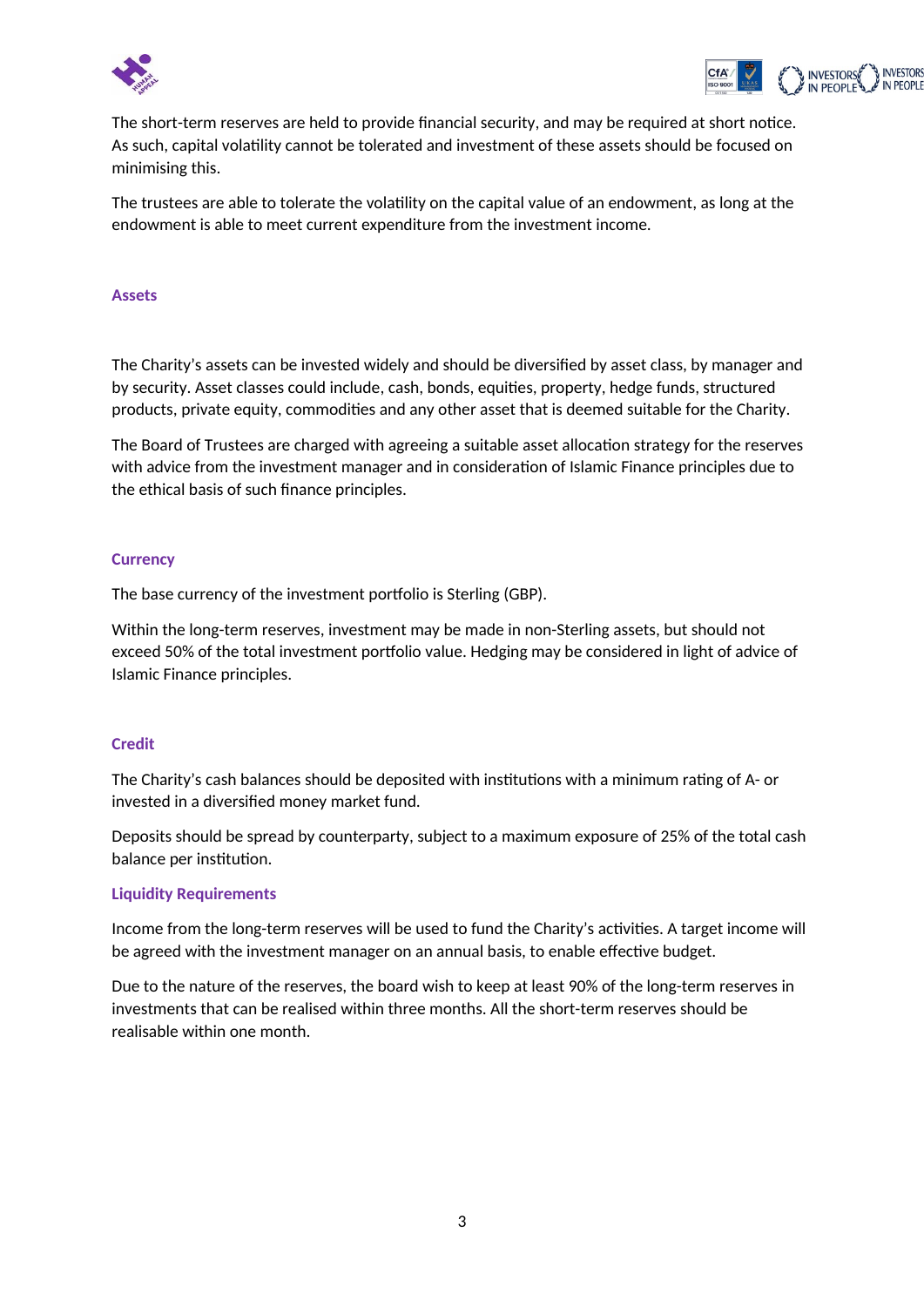



#### **Time Horizon**

The Charity will divide its reserves into those expected to be held for a long-term time horizon and those that may be needed in the short term.

### **Ethical Investment Policy**

The Charity has adopted an ethical investment policy to ensure that its investments do not conflict with its aims.

The Charity's ethical investment policy precludes direct or indirect investment in companies that generate any revenues from alcohol, tobacco, weapons, gambling, usury and/or any other such similar revenue streams.

#### **Management, Reporting and Monitoring**

The Charity will appoint a professional investment management firm (as and when required) to manage the assets on a discretionary basis, in line with its investment policy. The Charity has nominated a list of signatories, two of which are required to sign instructions to the investment manager.

The manager will provide the following information on a quarterly basis; valuation of investments, transaction report, cash reconciliation, performance analysis and commentary.

The manager will notify the Board of Trustees immediately if any of the following events occur:

- The Market value of any investment drops below 5% of the amortised value;
- The market value of the total portfolio drops below 5% of the total cost value;
- Any significant rating downgrade of any instrument or any institution.

The Board of Trustees have responsibility for agreeing strategy and monitoring the investment assets. The Board will review the information provided by the investment manager at each quarterly meeting. The investment manager will be required to be present in person to the committee.

Performance of the long term reserves will be measured against inflation and agreed market indices. The return of the short term reserves will be monitored against benchmark cash rates. The level of capital volatility will be monitored to ensure the risk profile remains appropriate for the Charity.

#### **Approval and Review**

The investment policy statement was prepared by the Finance function at Human Appeal to provide a framework for the management of its reserves. It will be reviewed on an annual basis to ensure continuing appropriateness.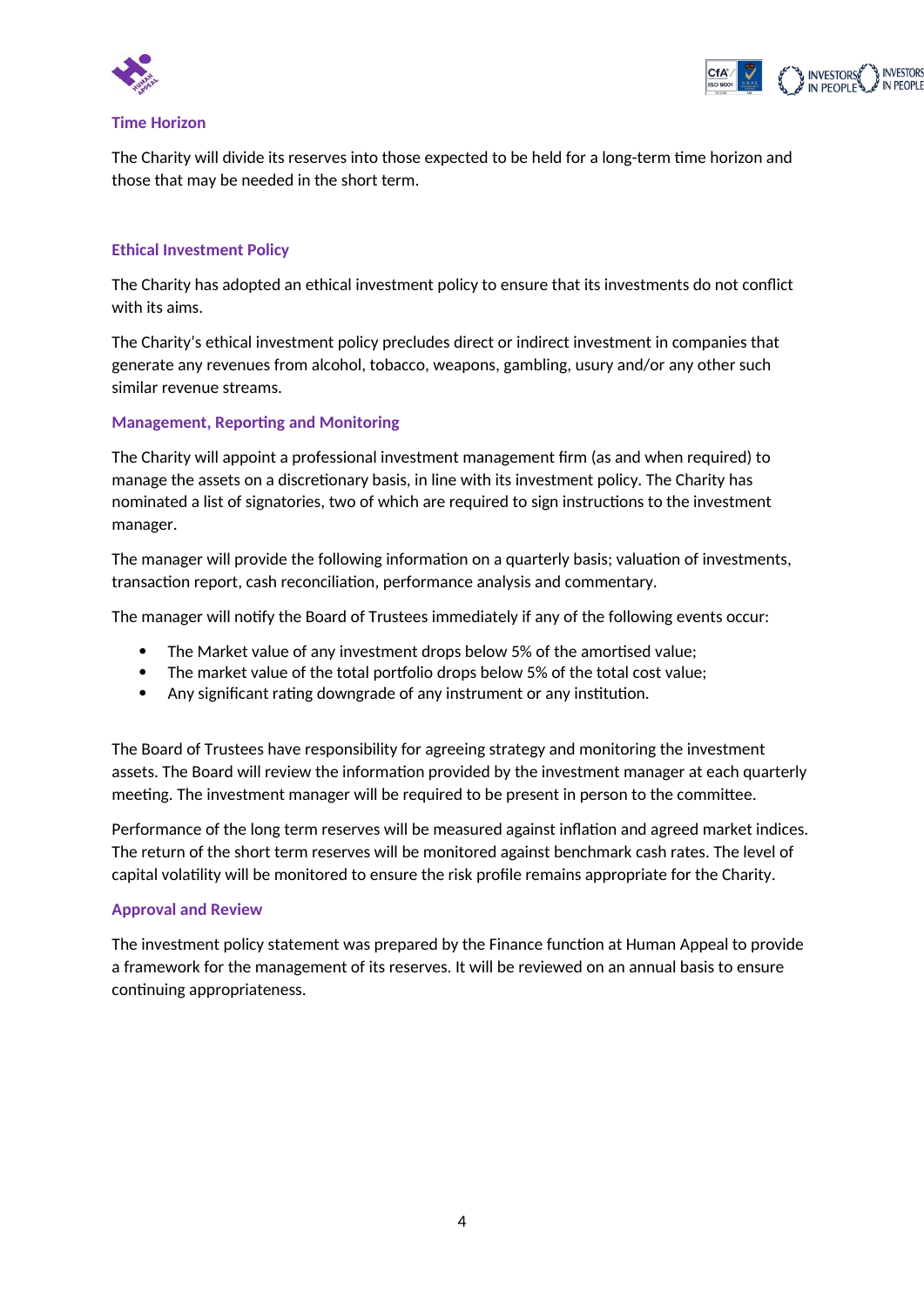

Audit Trail

### **Document Details**

| <b>Title</b>       | Investments policy.docx          |
|--------------------|----------------------------------|
| <b>File Name</b>   | Investments policy.docx          |
| <b>Document ID</b> | 5f45b0aea70f49399a5c7f594c0e8ad4 |
| <b>Fingerprint</b> | a8e4274153d083d419d6e11cfd5eaf10 |
| <b>Status</b>      | Completed                        |

# **Document History**

| <b>Document Created</b> | Document Created by Maida Ali (maida.ali@humanappeal.org.uk)<br>Fingerprint: a8e4274153d083d419d6e11cfd5eaf10 | Mar 02 2022<br>03:36PM UTC |
|-------------------------|---------------------------------------------------------------------------------------------------------------|----------------------------|
| <b>Document Sent</b>    | Document Sent to Mohamed Ashmawey<br>(mohamed.ashmawey@humanappeal.org.uk)                                    | Mar 02 2022<br>03:36PM UTC |
| <b>Document Sent</b>    | Document Sent to Dr Kamil Ometoso (kamil.omoteso@humanappeal.org.uk)                                          | Mar 02 2022<br>03:36PM UTC |
| <b>Document Viewed</b>  | Document Viewed by Mohamed Ashmawey<br>(mohamed.ashmawey@humanappeal.org.uk)<br>IP: 104.47.6.254              | Mar 02 2022<br>04:12PM UTC |
| <b>Document Viewed</b>  | Document Viewed by Mohamed Ashmawey<br>(mohamed.ashmawey@humanappeal.org.uk)<br>IP: 194.72.27.207             | Mar 02 2022<br>04:12PM UTC |
| <b>Document Signed</b>  | Document Signed by Mohamed Ashmawey<br>(mohamed.ashmawey@humanappeal.org.uk)<br>IP: 194.72.27.207             | Mar 02 2022<br>04:12PM UTC |
| <b>Document Viewed</b>  | Document Viewed by Dr Kamil Ometoso<br>(kamil.omoteso@humanappeal.org.uk)<br>IP: 104.47.4.254                 | Mar 02 2022<br>09:29PM UTC |
| <b>Document Viewed</b>  | Document Viewed by Dr Kamil Ometoso<br>(kamil.omoteso@humanappeal.org.uk)<br>IP: 2.31.176.233                 | Mar 02 2022<br>09:29PM UTC |
| <b>Document Viewed</b>  | Document Viewed by Dr Kamil Ometoso<br>(kamil.omoteso@humanappeal.org.uk)<br>IP: 40.94.97.77                  | Mar 02 2022<br>09:29PM UTC |